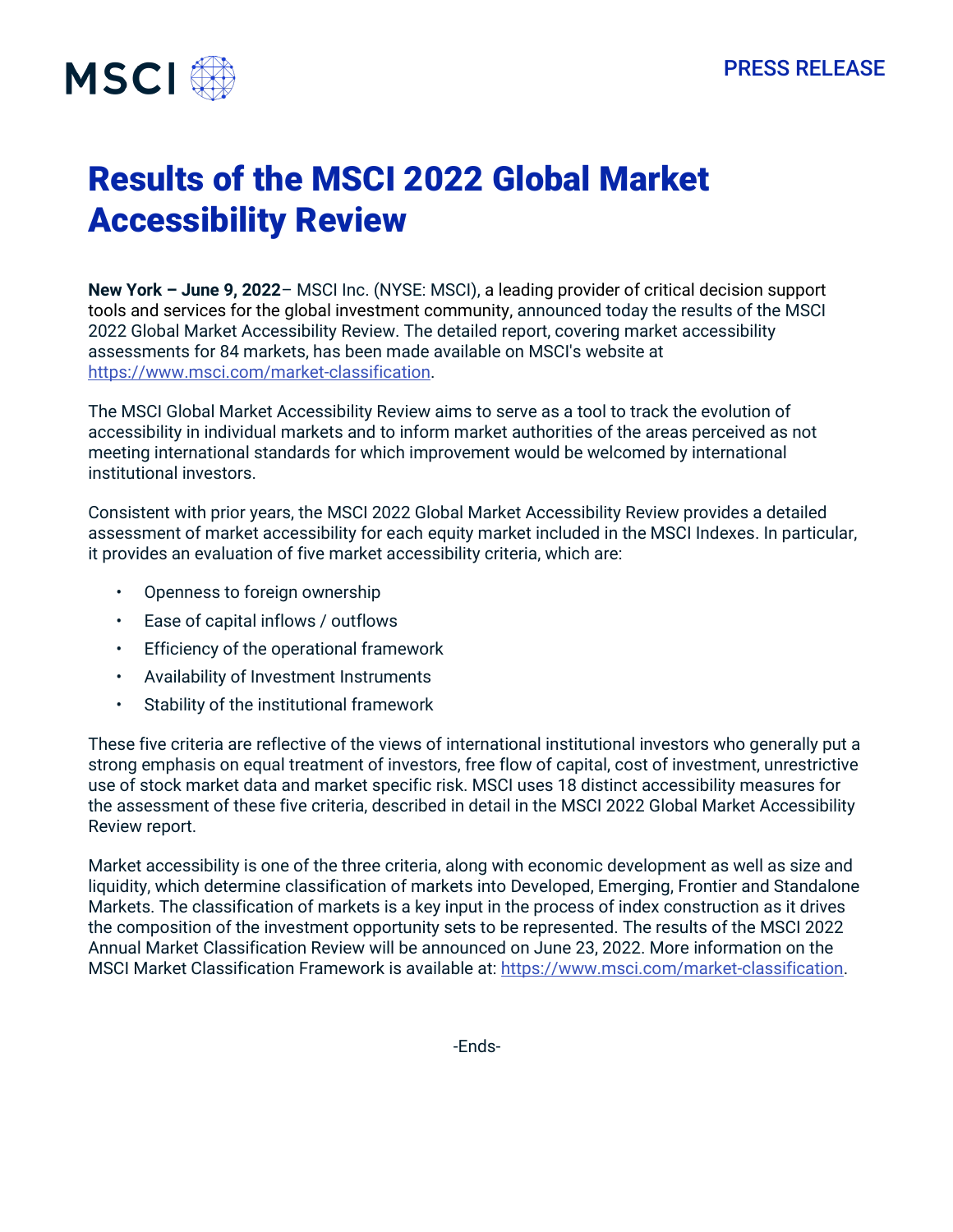

## About MSCI

MSCI is a leading provider of critical decision support tools and services for the global investment community. With over 50 years of expertise in research, data and technology, we power better investment decisions by enabling clients to understand and analyze key drivers of risk and return and confidently build more effective portfolios. We create industry-leading research-enhanced solutions that clients use to gain insight into and improve transparency across the investment process. To learn more, please visit **[www.msci.com](http://www.msci.com/)**.

| <b>Media Inquiries</b>             |                             |
|------------------------------------|-----------------------------|
| PR@msci.com                        |                             |
| Sam Wang                           | +1 212 804 5244             |
| Melanie Blanco                     | +1 212 981 1049             |
| Laura Hudson                       | +44 20 7336 9653            |
| <b>MSCI Global Client Service</b>  |                             |
| <b>EMEA Client Service</b>         | +44 20 7618.2222            |
| <b>Americas Client Service</b>     | +1 888 588 4567 (toll free) |
| <b>Asia Pacific Client Service</b> | + 852 2844 9333             |

This document and all of the information contained in it, including without limitation all text, data, graphs, charts (collectively, the "Information") is the property of MSCI Inc. or its subsidiaries (collectively, "MSCI"), or MSCI's licensors, direct or indirect suppliers or any third party involved in making or compiling any Information (collectively, with MSCI, the "Information Providers") and is provided for informational purposes only. The Information may not be modified, reverse-engineered, reproduced or redisseminated in whole or in part without prior written permission from MSCI. All rights in the Information are reserved by MSCI and/or its Information Providers.

The user of the Information assumes the entire risk of any use it may make or permit to be made of the Information. NONE OF THE INFORMATION PROVIDERS MAKES ANY EXPRESS OR IMPLIED WARRANTIES OR REPRESENTATIONS WITH RESPECT TO THE INFORMATION (OR THE RESULTS TO BE OBTAINED BY THE USE THEREOF), AND TO THE MAXIMUM EXTENT PERMITTED BY APPLICABLE LAW, EACH INFORMATION PROVIDER EXPRESSLY DISCLAIMS ALL IMPLIED WARRANTIES (INCLUDING, WITHOUT LIMITATION, ANY IMPLIED WARRANTIES OF ORIGINALITY, ACCURACY, TIMELINESS, NON-INFRINGEMENT, COMPLETENESS, MERCHANTABILITY AND FITNESS FOR A PARTICULAR PURPOSE) WITH RESPECT TO ANY OF THE INFORMATION.

Without limiting any of the foregoing and to the maximum extent permitted by applicable law, in no event shall any Information Provider have any liability regarding any of the Information for any direct, indirect, special, punitive, consequential (including lost profits) or any other damages even if notified of the possibility of such damages. The foregoing shall not exclude or limit any liability that may not by applicable law be excluded or limited, including without limitation (as applicable), any liability for death or personal injury to the extent that such injury results from the negligence or willful default of itself, its servants, agents or sub-contractors.

Information containing any historical information, data or analysis should not be taken as an indication or guarantee of any future performance, analysis, forecast or prediction. Past performance does not guarantee future results.

The Information should not be relied on and is not a substitute for the skill, judgment and experience of the user, its management, employees, advisors and/or clients when making investment and other business decisions. All Information is impersonal and not tailored to the needs of any person, entity or group of persons.

None of the Information constitutes an offer to sell (or a solicitation of an offer to buy), any security, financial product or other investment vehicle or any trading strategy.

The Information may not be used to create derivative works or to verify or correct other data or information. For example (but without limitation), the Information may not be used to create indexes, databases, risk models, analytics, software, or in connection with the issuing, offering, sponsoring, managing or marketing of any securities, portfolios,<br>financial products or other investment vehi or services.

It is not possible to invest directly in an index. Exposure to an asset class or trading strategy or other category represented by an index is only available through third party investable instruments (if any) based on that index. MSCI does not issue, sponsor, endorse, market, offer, review or otherwise express any opinion regarding any fund, ETF, derivative or other security, investment, financial product or trading strategy that is based on, linked to or seeks to provide an investment return related to the performance of any MSCI index (collectively, "Index Linked Investments"). MSCI makes no assurance that any Index Linked Investments will accurately track index performance or provide positive investment returns. MSCI Inc. is not an investment adviser or fiduciary and MSCI makes no representation regarding the advisability of investing in any Index Linked Investments.

Index returns do not represent the results of actual trading of investible assets/securities. MSCI maintains and calculates indexes, but does not manage actual assets. Index returns do not reflect payment of any sales charges or fees an investor may pay to purchase the securities underlying the index or Index Linked Investments. The imposition of these fees and charges would cause the performance of an Index Linked Investment to be different than the MSCI index performance.

The Information may contain back tested data. Back-tested performance is not actual performance, but is hypothetical. There are frequently material differences between back tested performance results and actual results subsequently achieved by any investment strategy.

Constituents of MSCI equity indexes are listed companies, which are included in or excluded from the indexes according to the application of the relevant index methodologies. Accordingly, constituents in MSCI equity indexes may include MSCI Inc., clients of MSCI or suppliers to MSCI. Inclusion of a security within an MSCI index is not a recommendation by MSCI to buy, sell, or hold such security, nor is it considered to be investment advice.

Data and information produced by various affiliates of MSCI Inc., including MSCI ESG Research LLC and Barra LLC, may be used in calculating certain MSCI indexes. More information can be found in the relevant index methodologies on www.msci.com.